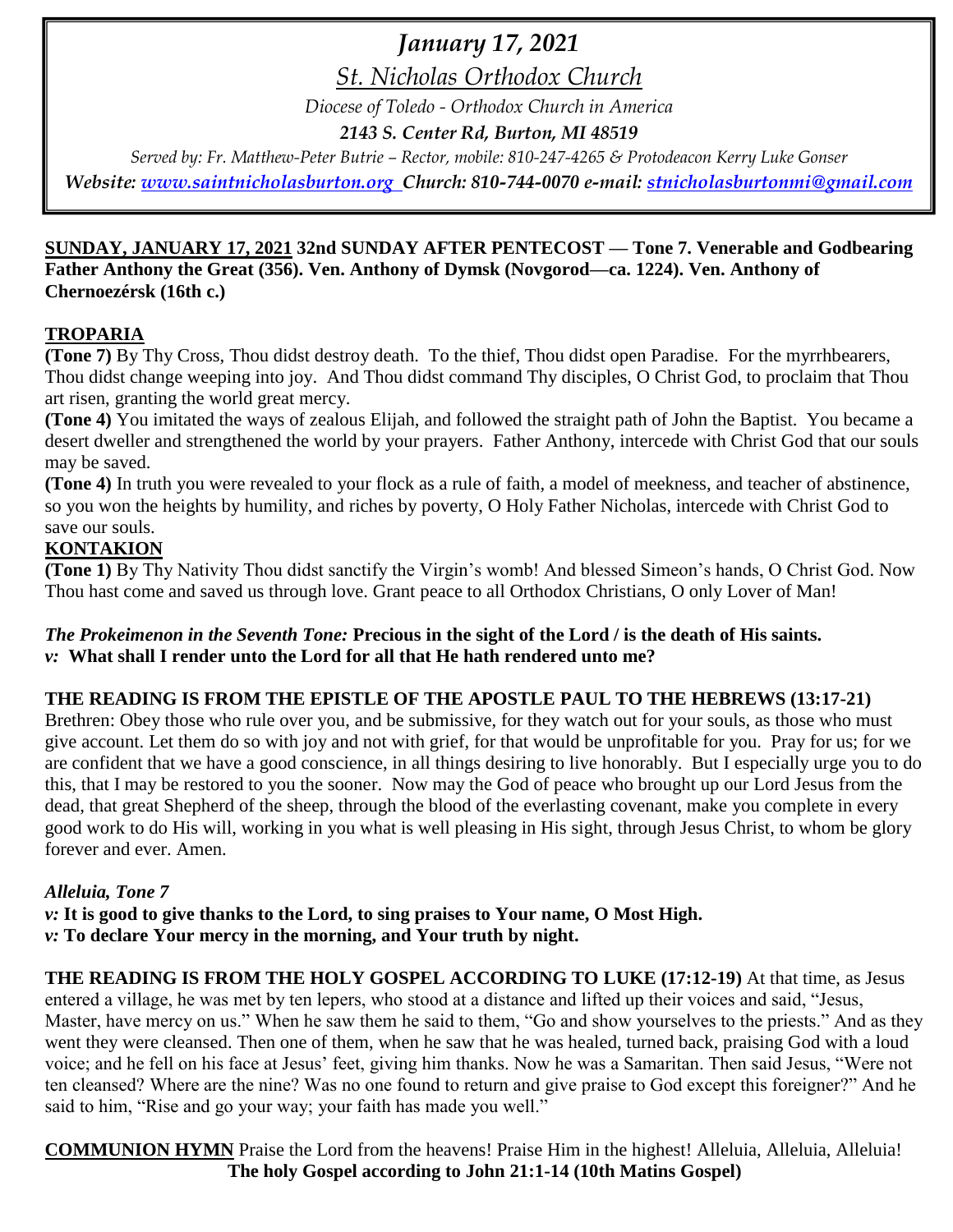After these things Jesus showed Himself again to the disciples at the Sea of Tiberias, and in this way He showed Himself: Simon Peter, Thomas called the Twin, Nathanael of Cana in Galilee, the sons of Zebedee, and two others of His disciples were together. Simon Peter said to them, "I am going fishing." They said to him, "We are going with you also." They went out and immediately got into the boat, and that night they caught nothing. But when the morning had now come, Jesus stood on the shore; yet the disciples did not know that it was Jesus. Then Jesus said to them, "Children, have you any food?" They answered Him, "No." And He said to them, "Cast the net on the right side of the boat, and you will find some." So they cast, and now they were not able to draw it in because of the multitude of fish. Therefore that disciple whom Jesus loved said to Peter, "It is the Lord!" Now when Simon Peter heard that it was the Lord, he put on his outer garment (for he had removed it), and plunged into the sea. But the other disciples came in the little boat (for they were not far from land, but about two hundred cubits), dragging the net with fish. Then, as soon as they had come to land, they saw a fire of coals there, and fish laid on it, and bread. Jesus said to them, "Bring some of the fish which you have just caught." Simon Peter went up and dragged the net to land, full of large fish, one hundred and fifty-three; and although there were so many, the net was not broken. Jesus said to them, "Come and eat breakfast." Yet none of the disciples dared ask Him, "Who are You?" – knowing that it was the Lord. Jesus then came and took the bread and gave it to them, and likewise the fish. This is now the third time Jesus showed Himself to His disciples after He was raised from the dead.

**Saint Anthony the Great** (January 17) is known as the Father of monasticism, and the long ascetical sermon in The Life of Saint Anthony by Saint Athanasius (Sections 16-34), could be called the first monastic Rule.

He was born in Egypt in the village of Coma, near the desert of the Thebaid, in the year 251. His parents were pious Christians of illustrious lineage. Anthony was a serious child and was respectful and obedient to his parents. He loved to attend church services, and he listened to the Holy Scripture so attentively, that he remembered what he heard all his life.

When Saint Anthony was about twenty years old, he lost his parents, but he was responsible for the care of his younger sister. Going to church about six months later, the youth reflected on how the faithful,in the Acts of the Apostles (4:35), sold their possessions and gave the proceeds to the Apostles for the needy.

Then he entered the church and heard the Gospel passage where Christ speaks to the rich young man: "If you would be perfect, go, sell what you possess and give it to the poor, and you will have treasure in heaven; and come follow Me" (Mt.19:21). Anthony felt that these words applied to him. Therefore, he sold the property that he received after the death of his parents, then distributed the money to the poor, and left his sister in the care of pious virgins in a convent.

Leaving his parental home, Saint Anthony began his ascetical life in a hut not far from his village. By working with his hands, he was able to earn his livelihood and also alms for the poor. Sometimes, the holy youth also visited other ascetics living in the area, and from each he sought direction and benefit. He turned to one particular ascetic for guidance in the spiritual life.

In this period of his life Saint Anthony endured terrible temptations from the devil. The Enemy of the race of man troubled the young ascetic with thoughts of his former life, doubts about his chosen path, concern for his sister, and he tempted Anthony with lewd thoughts and carnal feelings. But the saint extinguished that fire by meditating on Christ and by thinking of eternal punishment, thereby overcoming the devil.

Realizing that the devil would undoubtedly attack him in another manner, Saint Anthony prayed and intensified his efforts. Anthony prayed that the Lord would show him the path of salvation. And he was granted a vision. The ascetic beheld a man, who by turns alternately finished a prayer, and then began to work. This was an angel, which the Lord had sent to instruct His chosen one.

Saint Anthony tried to accustom himself to a stricter way of life. He partook of food only after sunset, he spent all night praying until dawn. Soon he slept only every third day. But the devil would not cease his tricks, and trying to scare the monk, he appeared under the guise of monstrous phantoms. The saint however protected himself with the Life-Creating Cross. Finally the Enemy appeared to him in the guise of a frightful looking black child, and hypocritically declaring himself beaten, he thought he could tempt the saint into vanity and pride. The saint, however, vanquished the Enemy with prayer.

For even greater solitude, Saint Anthony moved farther away from the village, into a graveyard. He asked a friend to bring him a little bread on designated days, then shut himself in a tomb. Then the devils pounced upon the saint intending to kill him, and inflicted terrible wounds upon him. By the providence of the Lord, Anthony's friend arrived the next day to bring him his food. Seeing him lying on the ground as if dead, he took him back to the village.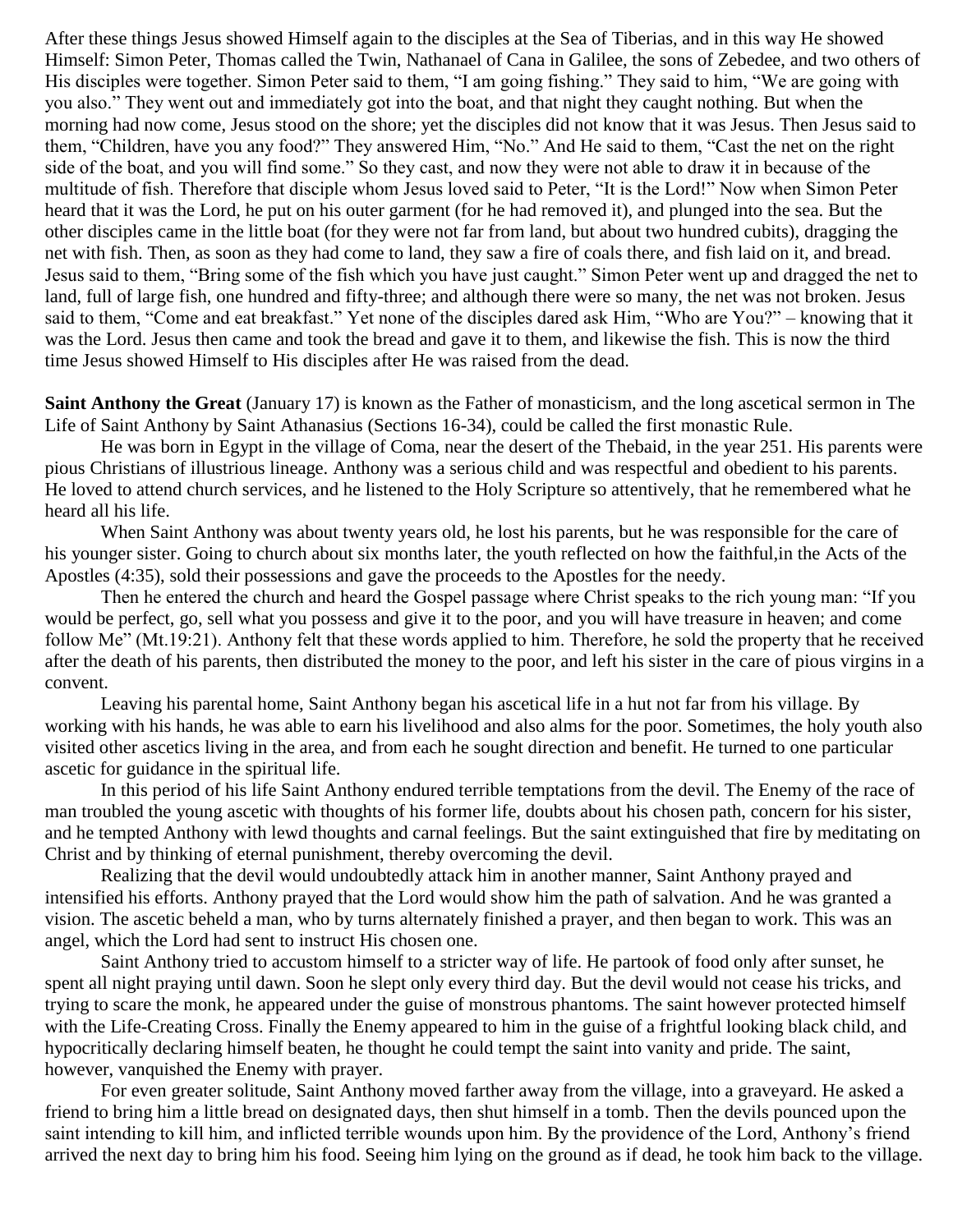They thought the saint was dead and prepared for his burial. At midnight, Saint Anthony regained consciousness and told his friend to carry him back to the tombs.

Saint Anthony's staunchness was greater than the wiles of the Enemy. Taking the form of ferocious beasts, the devils tried to force the saint to leave that place, but he defeated them by trusting in the Lord. Looking up, the saint saw the roof opening, as it were, and a ray of light coming down toward him. The demons disappeared and he cried out, "Where have You been, O Merciful Jesus? Why didn't You appear from the very beginning to end my pain?"

The Lord replied, "I was here, Anthony, but wanted to see your struggle. Now, since you have not yielded, I shall always help you and make your name known throughout all the world." After this vision Saint Anthony was healed of his wounds and felt stronger than before. He was then thirty-five years of age.

Having gained spiritual experience in his struggle with the devil, Saint Anthony considered going into the Thebaid desert to serve the Lord. He asked the Elder (to whom he had turned for guidance at the beginning of his monastic journey) to go into the desert with him. The Elder, while blessing him in the then as yet unheard of exploit of being a hermit, decided not to accompany him because of his age.

Saint Anthony went into the desert alone. The devil tried to hinder him, by placing a large silver disc in his path, then gold, but the saint ignored it and passed by. He found an abandoned fort on the other side of the river and settled there, barricading the entrance with stones. His faithful friend brought him bread twice a year, and there was water inside the fort.

Saint Anthony spent twenty years in complete isolation and constant struggle with the demons, and he finally achieved perfect calm. The saint's friends removed the stones from the entrance , and they went to Saint Anthony and besought him to take them under his guidance. Soon Saint Anthony's cell was surrounded by several monasteries, and the saint acted as a father and guide to their inhabitants, giving spiritual instruction to all who came into the desert seeking salvation. He increased the zeal of those who were already monks, and inspired others with a love for the ascetical life. He told them to strive to please the Lord, and not to become faint-hearted in their labors. He also urged them not to fear demonic assaults, but to repel the Enemy by the power of the Life-Creating Cross of the Lord.

In the year 311 there was a fierce persecution against Christians, in the reign of the emperor Maximian. Wishing to suffer with the holy martyrs, Saint Anthony left the desert and went to Alexandria. He openly ministered to those in prison, he was present at the trial and interrogations of the confessors, and accompanying the martyrs to the place of execution. It pleased the Lord to preserve him, however, for the benefit of Christians.

At the close of the persecution, the saint returned to the desert and continued his exploits. The Lord granted the saint the gift of wonderworking, casting out demons and healing the sick by the power of his prayer. The great crowds of people coming to him disrupted his solitude, and he went off still farther, into the inner desert where he settled atop a high elevation. But the brethren of the monasteries sought him out and asked him to visit their communities.

Another time Saint Anthony left the desert and arrived in Alexandria to defend the Orthodox Faith against the Manichaean and Arian heresies. Knowing that the name of Saint Anthony was venerated by all the Church, the Arians said that he adhered to their heretical teaching. But Saint Anthony publicly denounced Arianism in front of everyone and in the presence of the bishop. During his brief stay at Alexandria, he converted a great multitude of pagans to Christ.

People from all walks of life loved the saint and sought his advice. Pagan philosophers once came to Abba Anthony intending to mock him for his lack of education, but by his words he reduced them to silence. Emperor Constantine the Great (May 21) and his sons wrote to Saint Anthony and asked him for a reply. He praised the emperor for his belief in Christ, and advised him to remember the future judgment, and to know that Christ is the true King.

Saint Anthony spent eighty-five years in the solitary desert. Shortly before his death, he told the brethren that soon he would be taken from them. He instructed them to preserve the Orthodox Faith in its purity, to avoid any association with heretics, and not to be negligent in their monastic struggles. "Strive to be united first with the Lord, and then with the saints, so that after death they may receive you as familiar friends into the everlasting dwellings."

The saint instructed two of his disciples, who had attended him in the final fifteen years of his life, to bury him in the desert and not in Alexandria. He left one of his monastic mantles to Saint Athanasius of Alexandria (January 18), and the other to Saint Serapion of Thmuis (March 21). Saint Anthony died peacefully in the year 356, at age 105, and he was buried in the desert by his disciples.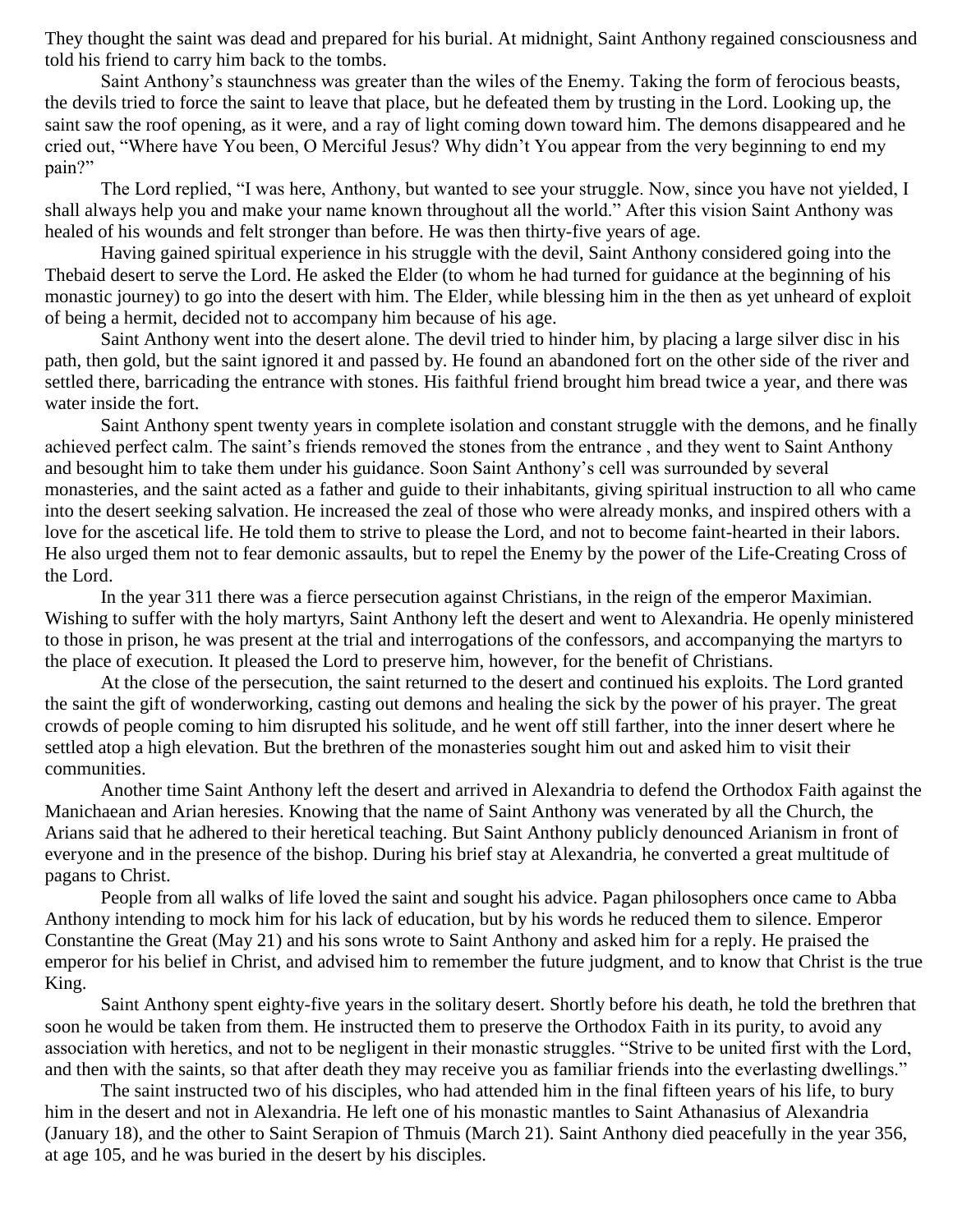The Life of the famed ascetic Saint Anthony the Great was written by Saint Athanasius of Alexandria. This is the first biography of a saint who was not a martyr, and is considered to be one of the finest of Saint Athanasius' writings. Saint John Chrysostom recommends that this Life be read by every Christian.

"These things are insignificant compared with Anthony's virtues," writes Saint Athanasius, "but judge from them what the man of God Anthony was like. From his youth until his old age, he kept his zeal for asceticism, he did not give in to the desire for costly foods because of his age, nor did he alter his clothing because of the infirmity of his body. He did not even wash his feet with water. He remained very healthy, and he could see well because his eyes were sound and undimmed. Not one of his teeth fell out, but near the gums they had become worn due to his advanced age. He remained strong in his hands and feet.... He was spoken of everywhere, and was admired by everyone, and was sought even by those who had not seen him, which is evidence of his virtue and of a soul dear to God."

The following works of Saint Anthony have come down to us:

Twenty Sermons on the virtues, primarily monastic (probably spurious).

Seven Letters to various Egyptian monasteries concerning moral perfection, and the monastic life as a spiritual struggle.

A Rule for monastics (not regarded as an authentic work of Saint Anthony).

In the year 544 the relics of Saint Anthony the Great were transferred to Alexandria, and after the conquest of Egypt by the Saracens in the seventh century, they were transferred to Constantinople. The holy relics were transferred from Constantinople in the tenth-eleventh centuries to a diocese outside Vienna. In the fifteenth century they were brought to Arles (in France), to the church of Saint Julian. from [oca.org](https://www.oca.org/saints/lives/2020/01/17/100216-venerable-and-god-bearing-father-anthony-the-great)

January 17, 2021

# န္ကိုးေခါင္ဆိုးေခါင္ဆိုးေခါင္း တစ္သိုးေခါင္း ခါင္း အိမ္ေခါင္း အိမ္ေခါင္း အိမ္ေခါင္း အိမ္ေခါင္း

#### **CANDLE INTENTIONS FOR THE HEALTH AND BLESSINGS OF**

| God's blessings on my new baby great granddaughter Deklyn (3 mo.), great grandson    |                           |
|--------------------------------------------------------------------------------------|---------------------------|
| Jayce (14 mo.) & their parents Lauren & Luke Stewart and Courtney & Nate Allison     | Buni Connie               |
| Health & blessings for Harry Price                                                   | Stephanie & Ian           |
| Health $\&$ blessings for my family $\&$ myself                                      | Bosa Kantar               |
| Fr. Tom, Fr. Don, Fr. Paul, Fr. Anthony, Fr. Robert, Aaron, Milica, Calvin, Larry,   |                           |
| Angelo, Joan, Peggy, Bob, Angelo, Christine, Dorothy, Irene, Allen, Deborah,         |                           |
| Luba, Kosta, Stojan, Mira, Bosa, Christopher, Allison, Jeanette, Kathryn, David,     |                           |
| Taras, Joseph, Ted, Marlene, Gladys, all the parishioners of St. Nicholas, my family |                           |
| and friends.                                                                         | Joe Tome                  |
| Special Intention                                                                    | Joe Tome                  |
| God's blessings for good health to all our children $\&$ their families              | Angelo & Christine Panoff |
| A blessed New Year to all our family, relatives & friends                            | Angelo & Christine Panoff |
|                                                                                      |                           |

#### **CANDLE INTENTIONS FOR BLESSED REPOSE**

My father Milton Economou Bill Economou My godfather Bill Gogas Bill Economou My sister Joann Economou and the state of the state of the Bill Economou Bill Economou Stacy Barney Stephanie & Ian In Blessed Repose for all of our family that have passed away Angelo & Christine Panoff

#### **ETERNAL LIGHT AT THE ALTAR**

Health  $\&$  blessings for my family  $\&$  myself Bosa Kantar

ခရွို့လ ခရွို့လ ခရွို့လ ခရွို့လ ခရွို့လ ခရွို့လ ခရွို့လ ခရွို့လ ခရွို့လ ခရွို့လ ခရွို့လ ခရွို့လ ခရွို့လ ခရွို့လ

**Welcome to everyone joining us via our YouTube channel:** *[St Nicholas Orthodox Church Burton.](https://www.youtube.com/channel/UC59tV-Re443z-GCoETAUvfA)* If at the time of the divine services you cannot access the livestream, please check out [St. Mary Magdalene Church](https://www.youtube.com/channel/UClHAqZrWkXdYELujbbIslHg) or [St George](https://www.youtube.com/channel/UCpLWfxMIJK4uQOV41ekE6Wg/videos?view=2&flow=grid)  [Church](https://www.youtube.com/channel/UCpLWfxMIJK4uQOV41ekE6Wg/videos?view=2&flow=grid) or [Assumption Church](https://www.facebook.com/AssumptionGrandBlanc/) for their livestreams.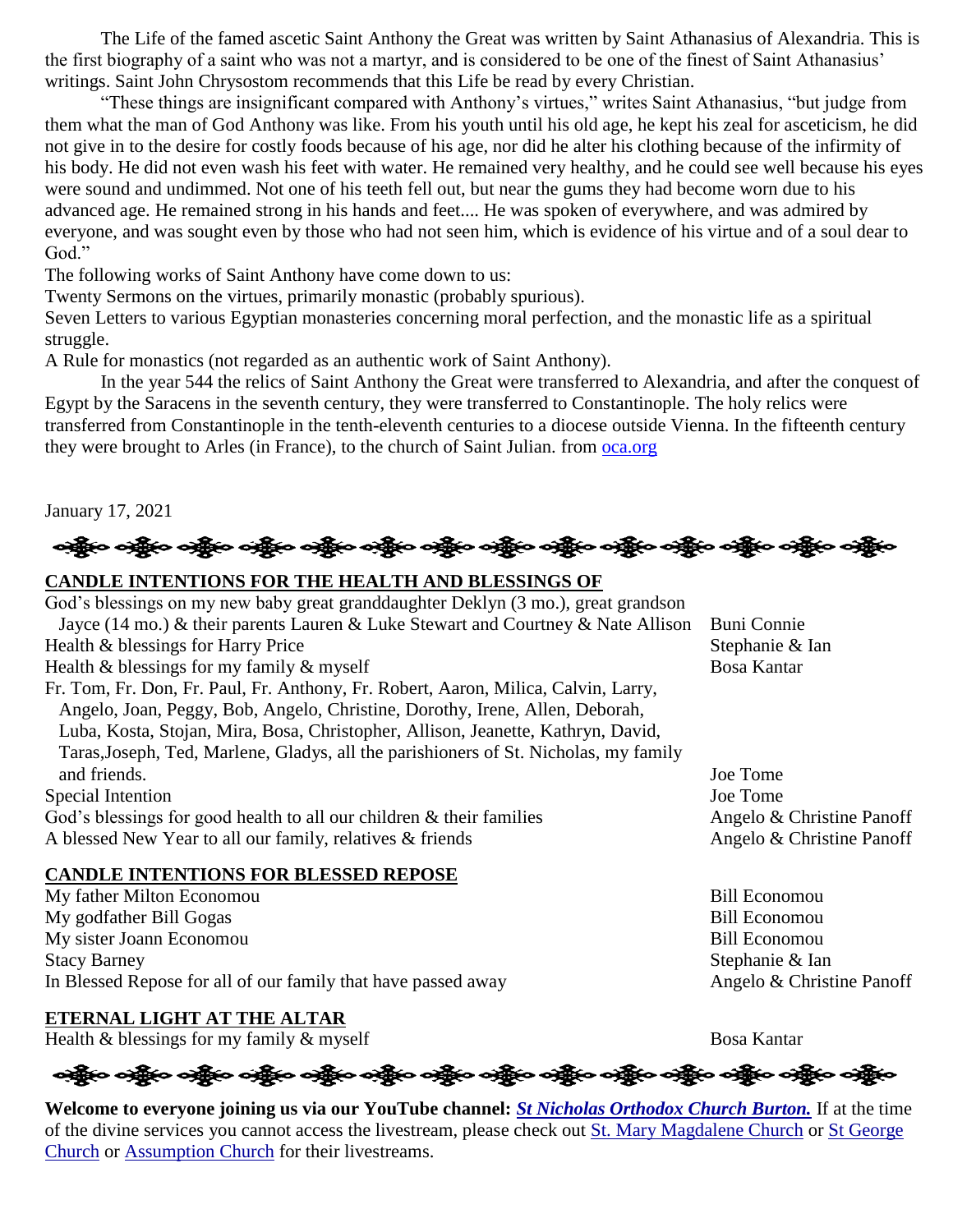#### **9TH ANNUAL DORMITION OF THE MOTHER OF GOD MONASTERY WINTER MICRO-RETREAT**

**CLICK [HERE](https://us02web.zoom.us/webinar/register/5816104861380/WN_IGwcv0RVQOW05kesL6_zmw) to REGISTER** *(known in previous years as the Winter Dinner for Dormition Monastery).*

- Thursday, Jan 21 starting at 4:45 PM (details below)
- A Virtual (Zoom) Event you can attend from your computer, pad, smartphone or telephone
- Agenda (all times are Eastern and may vary slightly):
	- o 4:45 PM A video tour of the monastery followed by a brief welcome
	- $\circ$  5:00 PM Vespers live from the monastery
	- o 5:40 PM Welcome
	- o 5:50 PM Three brief spiritual talks on the theme of *Living a Christian life in the midst of chaos (the pandemic and civil / political tensions)*
- After our speakers there will be time for  $O&A$

### **Notes:**

- More information is available when you register
- After registering, you will receive a confirmation email containing information about joining the webinar

# **Please use the following links for:**

- **[PRAYER REQUESTS](https://dormitionmonastery.org/prayer_requests)**
- [MONASTERY GIFT SHOP](https://dormitionmonasterygiftshop.squarespace.com/)
- [MONASTERY DONATIONS](https://dormitionmonastery.org/donate)

*Sponsored by the Orthodox Churches of Genesee County, Michigan*

- *The Assumption Greek Orthodox Church*
- *Saint George Orthodox Church*
- *Saint Mary Magdalene Orthodox Church*
- *Saint Nicholas Orthodox Church*

**PARISH COUNCIL MEETING** January 19<sup>th</sup> at 6:30 pm. In person, with physical distancing and wearing of masks. There is also the option of joining virtually; the WebEx link will be emailed to you. Please contact the office if you cannot attend.

**REPORTS FOR 2020** There is no in-person annual meeting this year but parish council asks that written reports be submitted by January  $24<sup>th</sup>$ . All of the reports will be e-mailed/mailed after they've been compiled. If you have any questions, please send them in and the parish council will work to answer them.

**2021 CALENDARS** are still available in the narthex.

**OFFICE HOURS** are Monday, Wednesday & Friday 9 – 3. You are welcome to pick up your envelopes & calendar during the week. If you call ahead (810-744-0070) Marcia will have them ready for you.

**PLEDGE CARDS** Please send in your pledge card if you haven't already done so. The office needs them as soon as possible.

**CANDLE INTENTION REQUESTS** can be emailed to the office at [stnicholasburtonmi@gmail.com](mailto:stnicholasburtonmi@gmail.com) or called in.

#### **Weekly schedule:**

**Monday, Jan 18** Fr. Matthew in Toledo

## **Tuesday, Jan 19**

6:30 pm Parish council meeting in person or teleconference **7 pm [OCA online church school](https://www.oca.org/ocs)**

| Wednesdav, Jan 20  |                                                                                   |
|--------------------|-----------------------------------------------------------------------------------|
| $9:30 \text{ am}$  | Divine Liturgy – streaming on our YouTube channel                                 |
| $11:15 \text{ am}$ | adult education in the fellowship hall (physical distancing and wearing of masks) |